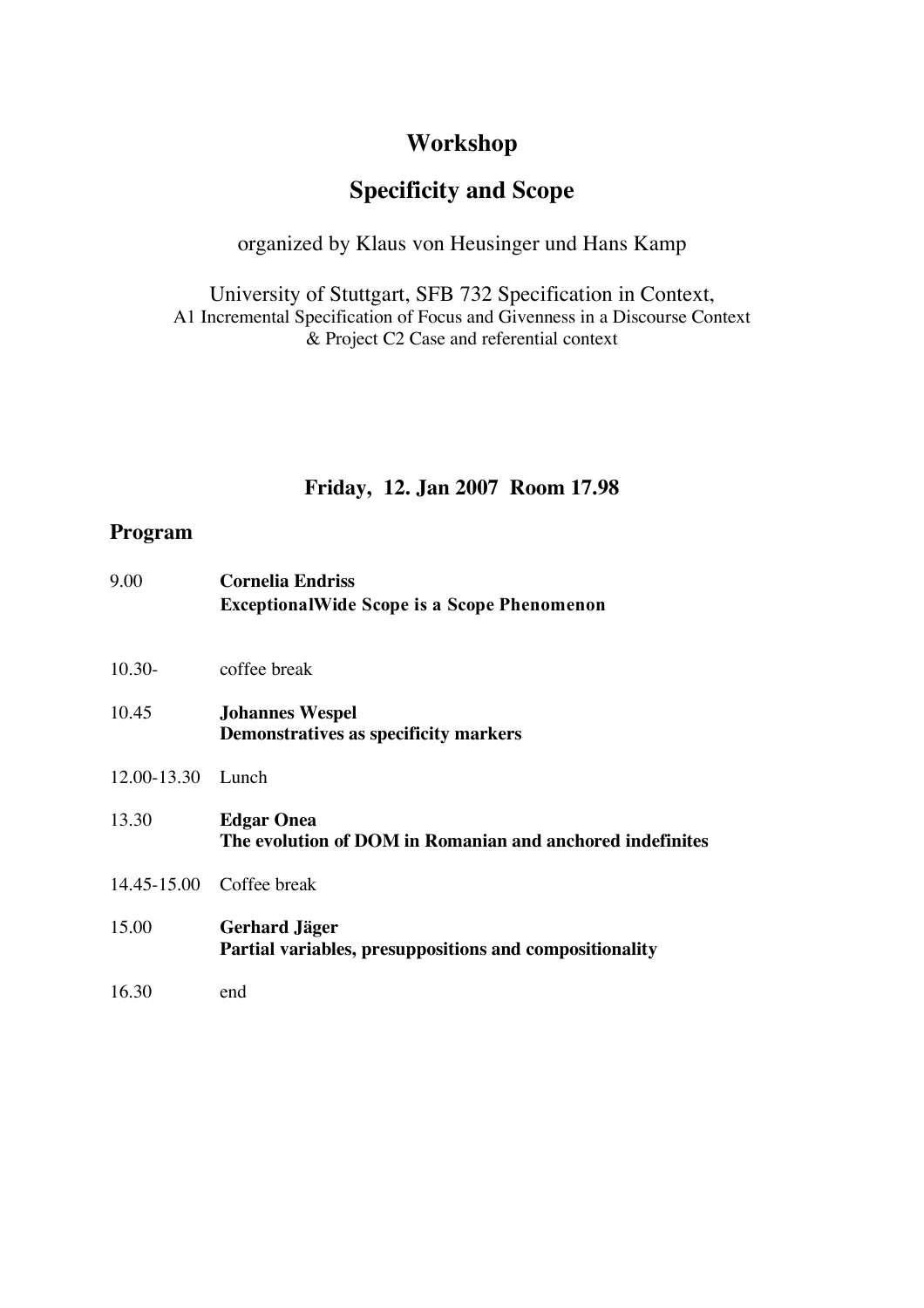#### Exceptional Wide Scope is a Scope Phenomenon

As (1) shows, certain kinds of indefinites seem to be capable of scoping out of what is usually regarded as a scope island (cf. e.g. Ruys, 1992).

(1) a. If **a/some** relative of mine dies, I will inherit a fortune.  $[If > \exists] \exists > |f|$ b. If every/at least one rel. of mine dies, I will inherit a fortune.  $[If > \forall /_2 1]^* [\forall /_2 1 > If]$ 

The indefinites in (1a) seem to allow for a wide scope reading out of the If-clause island, which is why the respective sentences containing these indefinites are ambiguous. However, it is only a small subclass of the indefinites that allow for wide scope readings out of islands, namely singular indefinites and bare numeral ones (see Reinhart, 1997 among others). Other indefinites and all strong quantifiers obey the usual scope restrictions. Hence, (1b) only supports narrow scope readings for the involved quantificational DPs.

This inconsistent behaviour of different kinds of quantifiers in general and the apparent ignorance of island constraints of certain indefinites in particular calls for an explanation and has thus been a debated research topic for many years. An attractive way to account for the phenomena at hand would be to deny that (1a) actually allows for a genuine wide scope reading and to account for the (thus apparent) 'wide scope' reading by other means. This way, indefinites could be treated as island-sensitive and no exceptional scope behaviour would have to be assumed. Since the early eighties, many approaches along these lines have been proposed. Borrowing a term from (Kratzer, 1998), I call these the *pseudoscope* approaches. In all these pseudoscope approaches, the indefinite does not actually take (exceptional wide) scope, but stays in situ, and the impression of such a reading comes about by a different treatment of the indefinite. There are three main branches of these approaches: 1. the referentiality/specificity approaches (e.g. Fodor & Sag, 1982; Breheny, 2003), where the indefinite is treated as a referential item (cf. proper names), 2. the extreme domain restriction approaches (e.g. Schwarzschild, 2002; Umbach, 2004), where the quantificational domain of the indefinite is restricted to just the element in question, and 3. the choice or Skolem function approaches (e.g. Egli & Heusinger, 1995; Reinhart, 1997; Kratzer, 1998), where a choice function/Skolem function is responsible for the selection of the proper element from the indefinite's domain.

The aim of my talk is to show that all these pseudoscope approaches have to face severe empirical and conceptual problems such that none of them is able to properly account for the full range of the phenomenon. I will present new data and reevaluate known discussions from the literature, which together will support my claim that exceptional wide scope exists indeed. I conclude that exceptional wide scope is a genuine scope and no pseudoscope phenomenon and that only a genuine scope shifting mechanism can account for the full range of data.

To evaluate the different readings, it will also be important to distinguish between genuine and apparent *narrow scope* readings. A pseudo-narrow scope reading is a reading where the value of the involved indefinite varies with the value of some other quantifier (and therefore seems to take narrow scope), but in fact takes what I call *functional wide scope*. I will show that there are empirical means to distinguish between such functional wide scope and genuine narrow scope readings.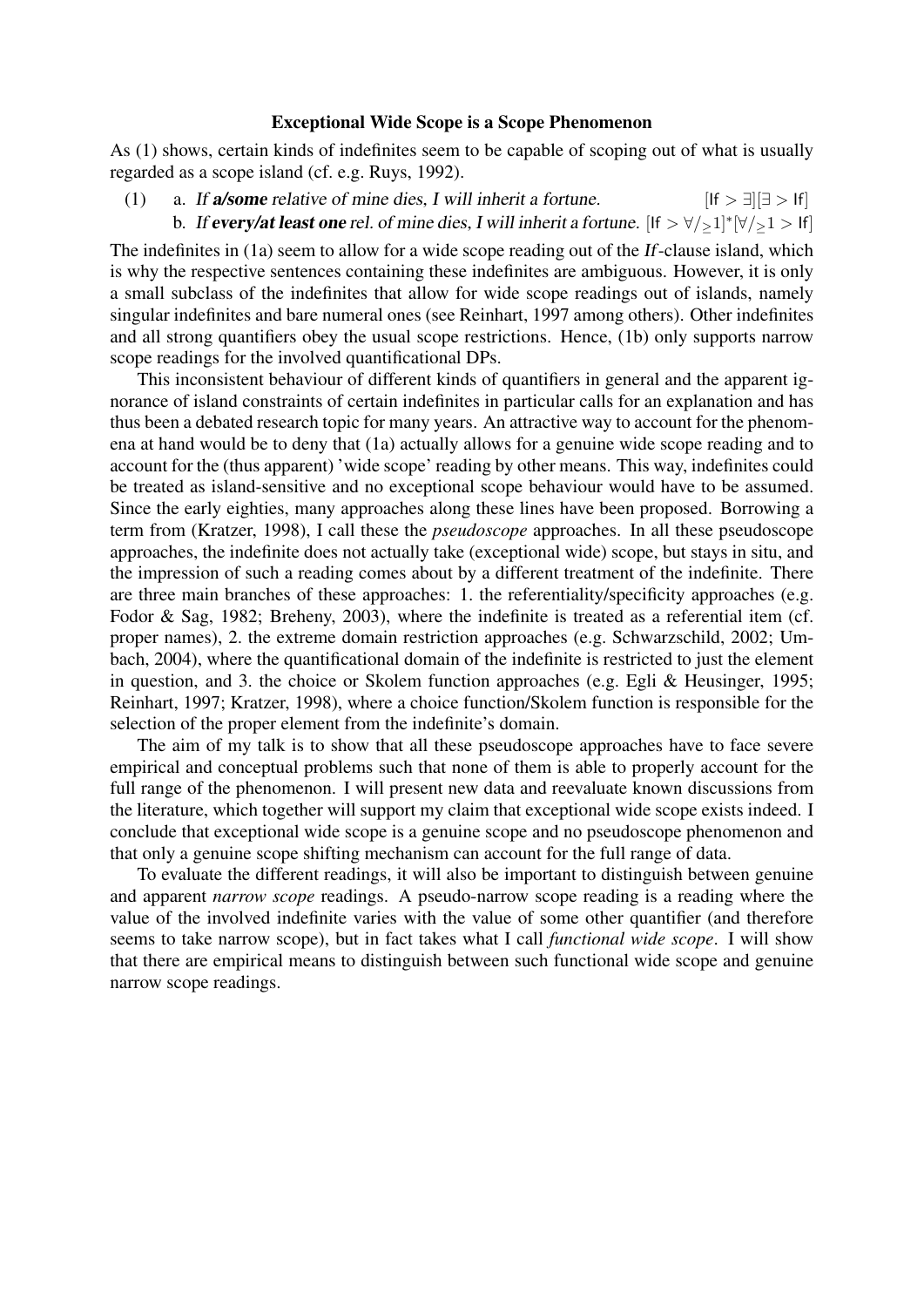### **Gerhard Jäger: Partial variables, presuppositions and compositionality**

Abstract: In this talk I am going to present a neo-Heimian analysis of the semantics of indefinites. The liberal scope taking behavior of specific indefinites is accounted for by means of long-distance existential closure. The so-called "Donald Duck problem" of the DRT account is sidestepped by taking resort to partial interpretation functions. The descriptive content of an indefinite description is analyzed as a definedness condition rather than an ordinary conjunct.

### **Edgar Onea: The evolution of DOM in Romanian and anchored indefinites**

Like in other DOM-languages, as for instance Spanish, the diachronic evolution of direct object marking starts at the left corner of the referentiality and/or animacy scale and spreads steadily towards the right. However in Romanian this unidirectional evolution is surprisingly reversed around the  $19<sup>th</sup>$  century: the conditions of direct object marking in Romanian are today more restrained as 200 years ago. In the first part of this study we present this unusual development based on a diachronic corpus consisting of Bible translations from different centuries and show that this phenomenon is correlated with the evolution of clitic doubling. In the second part of the paper we develop the notion of anchored specificity based on von Heusinger and Kornfilt (2004) and use a resulting specificity scale to sketch the semantic conditions of direct object marking in present day Romanian. Our claim is that different types of referential anchoring play an essential role in direct object marking in Romanian, but depending on the presence of clitic doubling and some correlated aspects of the verbsemantics and context a more refined breakdown is necessary.

#### **Johannes Wespel: Demonstratives as specificity markers**

Prince (1981) discusses English indefinite noun phrases introduced by unstressed "this", a determiner which originally can only be used definitely. When used *in*definitely, as in (1), "this"-noun phrases have obligatorily wide-scope readings, unlike the unmarked indefinite article "a", which can be wide or narrow scope (2):

- (1a) Mary wants to marry *this*<sub>indef</sub> *Swede* he lives in Stockholm.
- (1b) \*Mary wants to marry *this*<sub>indef</sub> *Swede* though she hasn't met one yet.
- (2a) Mary wants to marry *a Swede* he lives in Stockholm.
- (2b) Mary wants to marry *a Swede* though she hasn't met one yet.

I will make some suggestions as to what it is about "this" (as opposed to, say, "that" or "the") that may have have favoured its expansion into an indefinite-specific marker by drawing attention to semantic-pragmatic features setting "this" off from the other determiners.

The second part of the talk will then deal with German. In spoken German, there is the possibility of combining the demonstrative "so" ("so" / "like this" / "such") with the indefinite article, yielding indefinite "so ein" (almost always contracted to "so'n"). I will